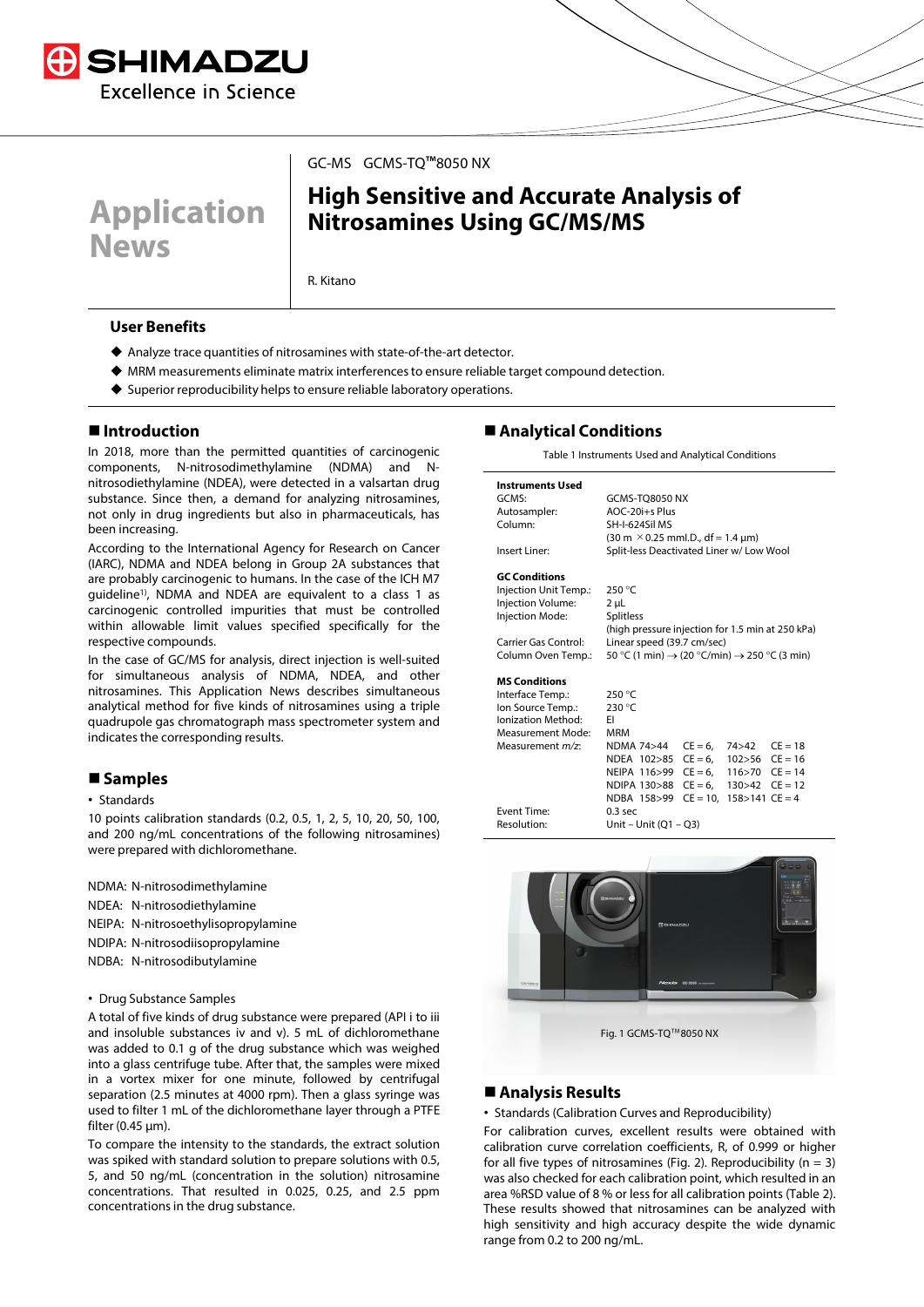

Fig. 2 Chromatograms of 0.2 ng/mL Standard and Calibration Curves

| Table 2 Area Repeatability for Standards (%RSD) |  |  |
|-------------------------------------------------|--|--|

| Standard Conc. | <b>NDMA</b> | <b>NDEA</b> | <b>NEIPA</b> | <b>NDIPA</b> | <b>NDBA</b> |
|----------------|-------------|-------------|--------------|--------------|-------------|
| $0.2$ ng/mL    | 0.4         | 6.3         | 3.4          | 6.7          | 7.9         |
| $0.5$ ng/mL    | 2.4         | 0.8         | 2.1          | 1.6          | 4.6         |
| $1$ ng/mL      | 1.1         | 2.3         | 2.3          | 4.2          | 1.7         |
| 2 ng/mL        | 1.3         | 4.5         | 0.8          | 1.7          | 2.9         |
| 5 ng/mL        | 1.6         | 0.8         | 1.2          | 1.5          | 2.2         |
| 10 ng/mL       | 1.2         | 0.9         | 1.2          | 1.6          | 1.2         |
| 20 ng/mL       | 2.4         | 5.8         | 5.4          | 4.7          | 3.9         |
| 50 ng/mL       | 1.7         | 1.5         | 1.6          | 1.9          | 1.1         |
| 100 ng/mL      | 0.3         | 1.2         | 0.7          | 1.0          | 0.7         |
| 200 ng/mL      | 1.0         | 0.8         | 0.7          | 0.9          | 1.3         |

• Drug Substance Extract Solution

(Separation and Reproducibility)

To check the ion suppression and the impact on the baseline caused by matrices originating from the drug substance, the signal intensities from samples prepared by adding nitrosamines to each drug substance extract solution (0.5, 5, and 50 ng/mL) were compared with those of the standards. Fig. 3 shows the chromatogram comparison for the 0.5 ng/mL spiked samples and standard.